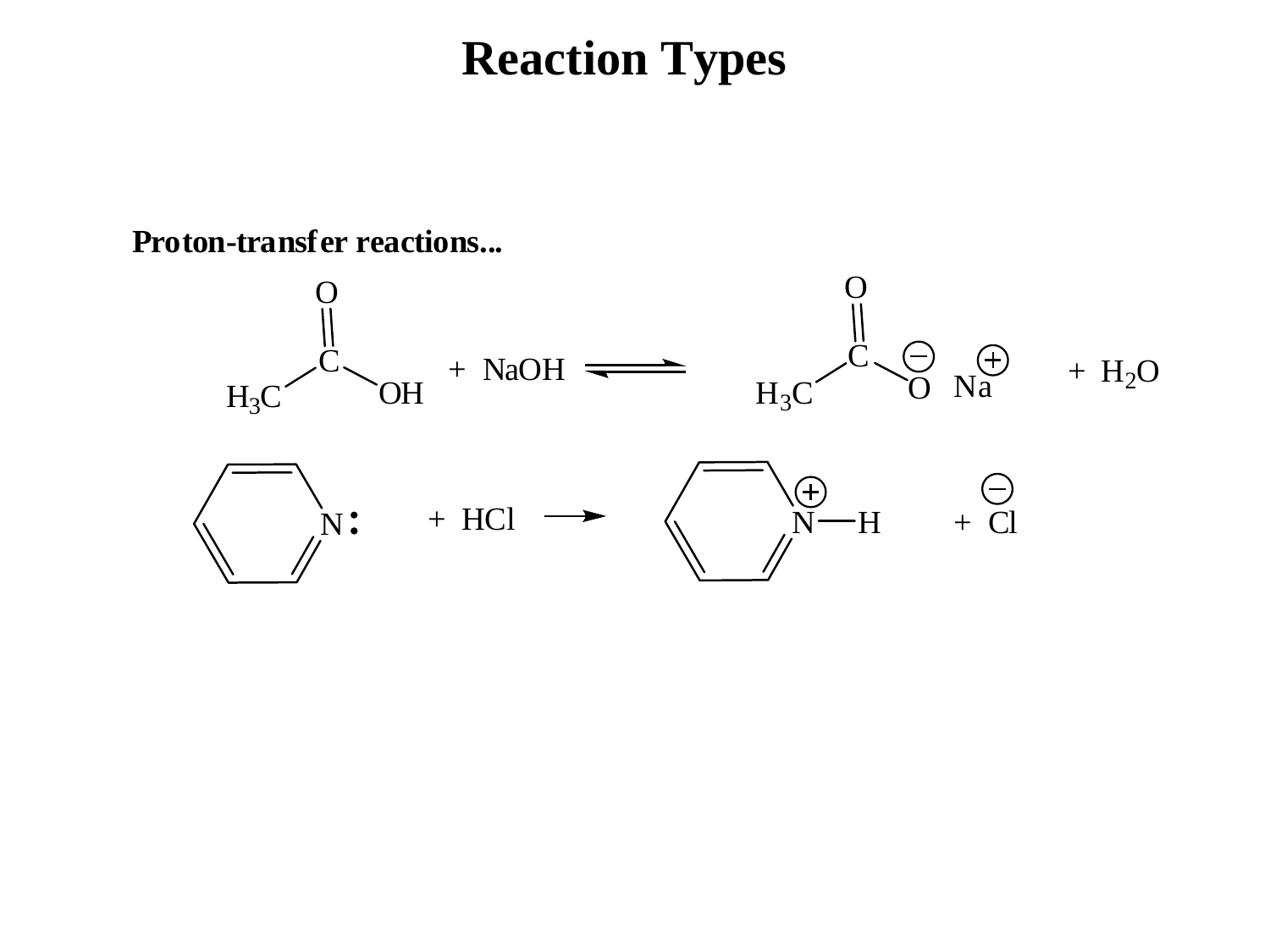#### **Substitution**

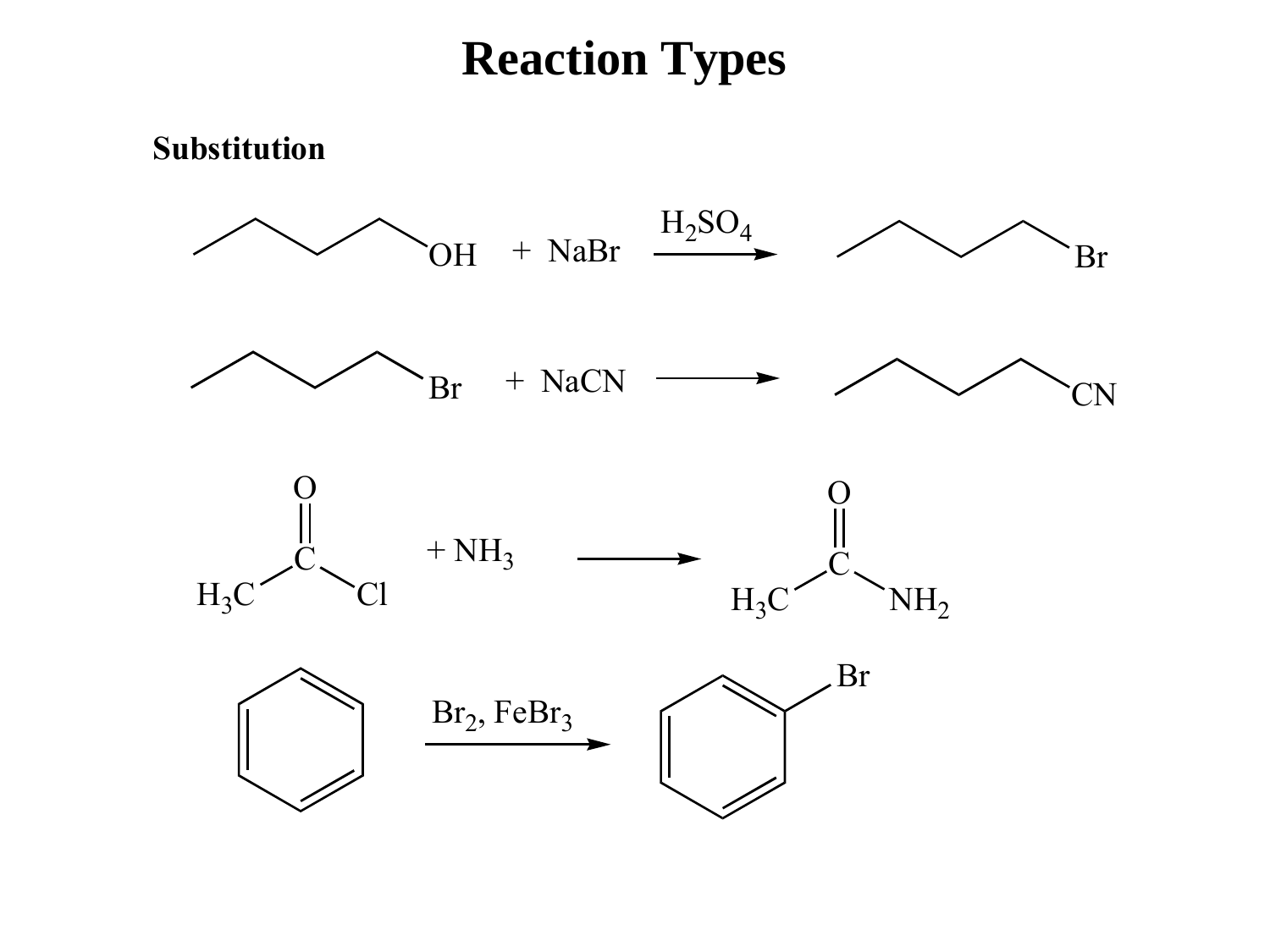

**Elimination Reactions** ... the reverse of addition, forms a pi bond.

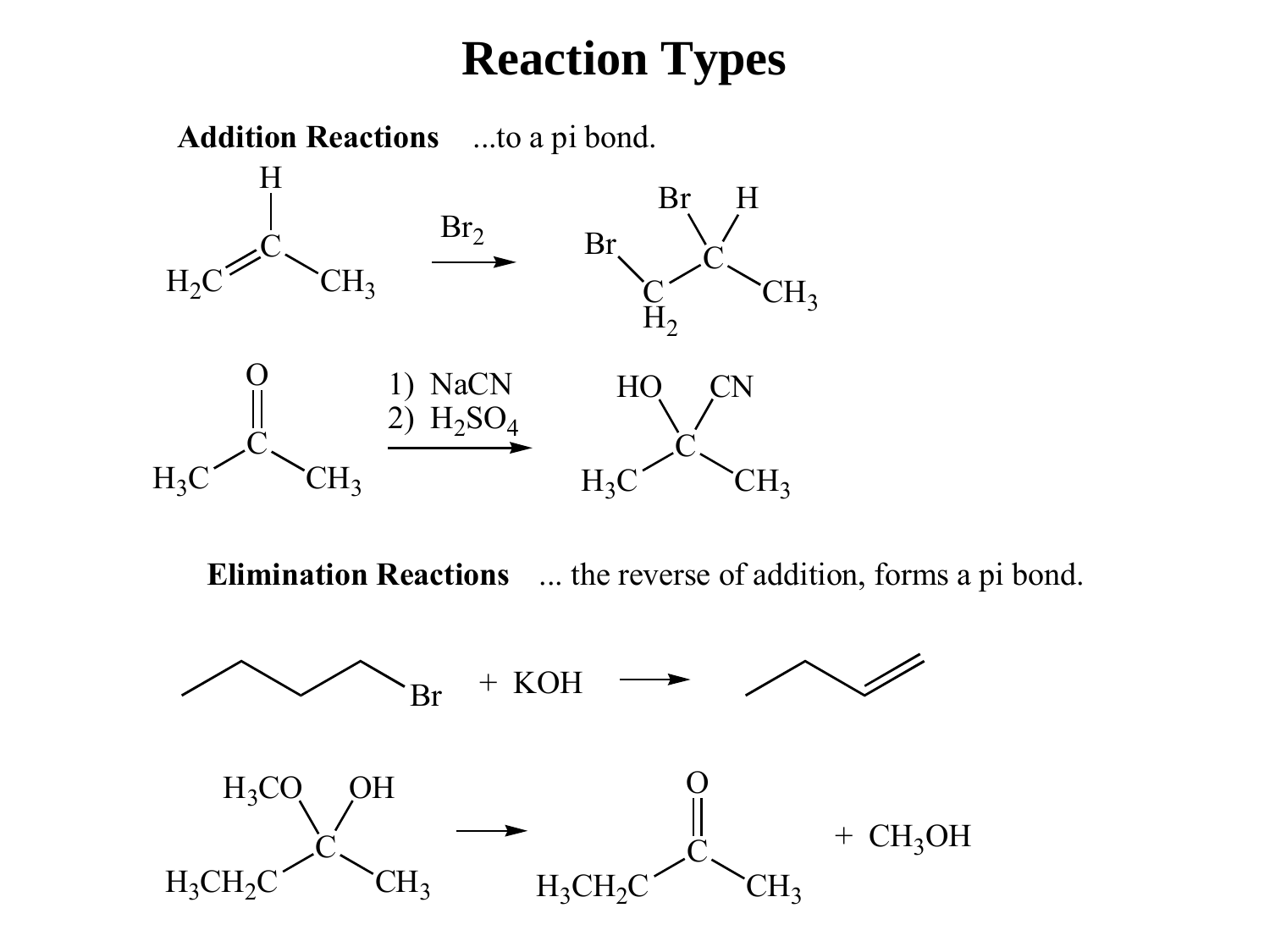**Oxidation** ...the addition of O or removal of  $H_2$ 



**Reductions** ...the addition of hydrogen, H<sub>2</sub>

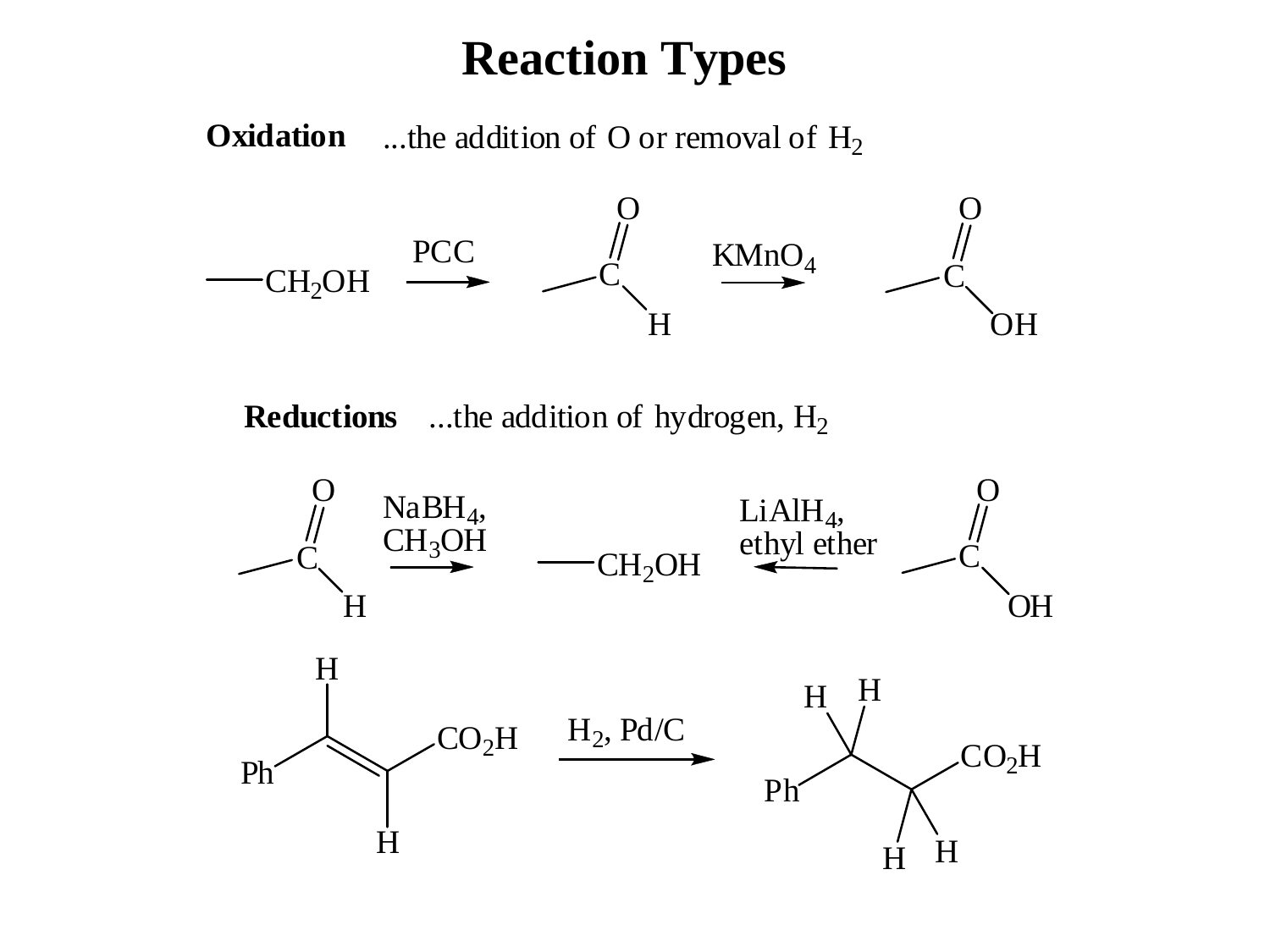**Rearrangements**

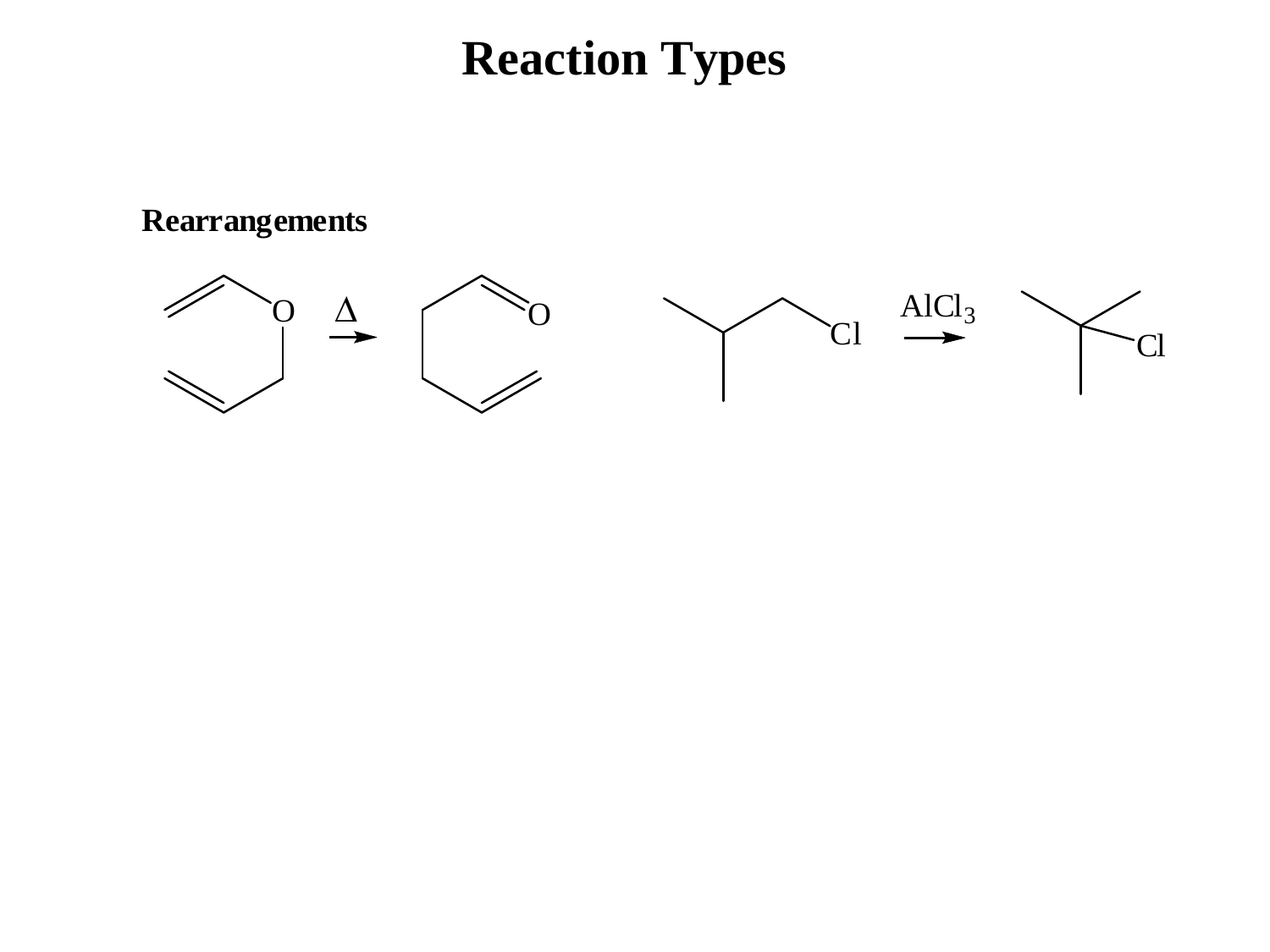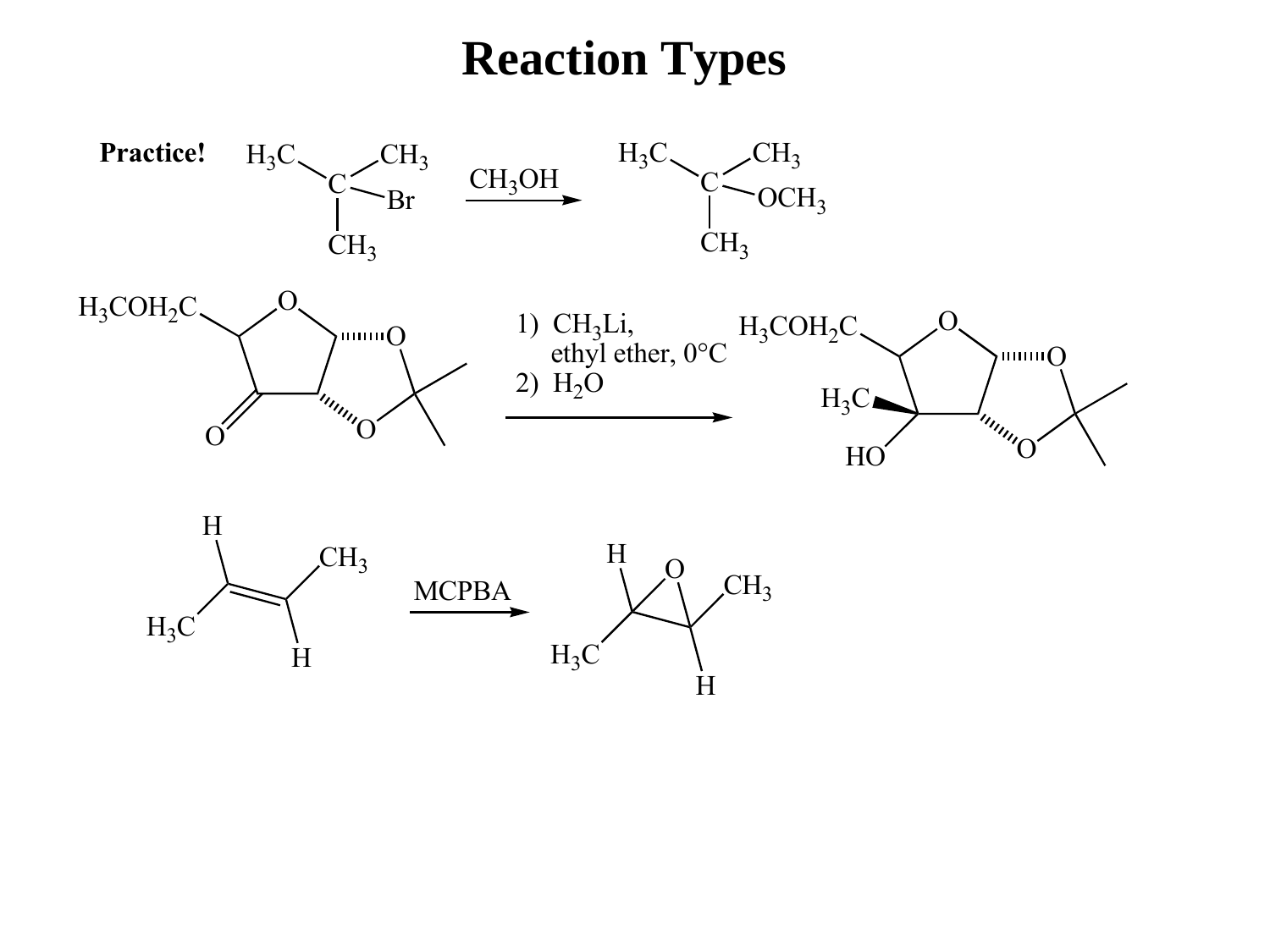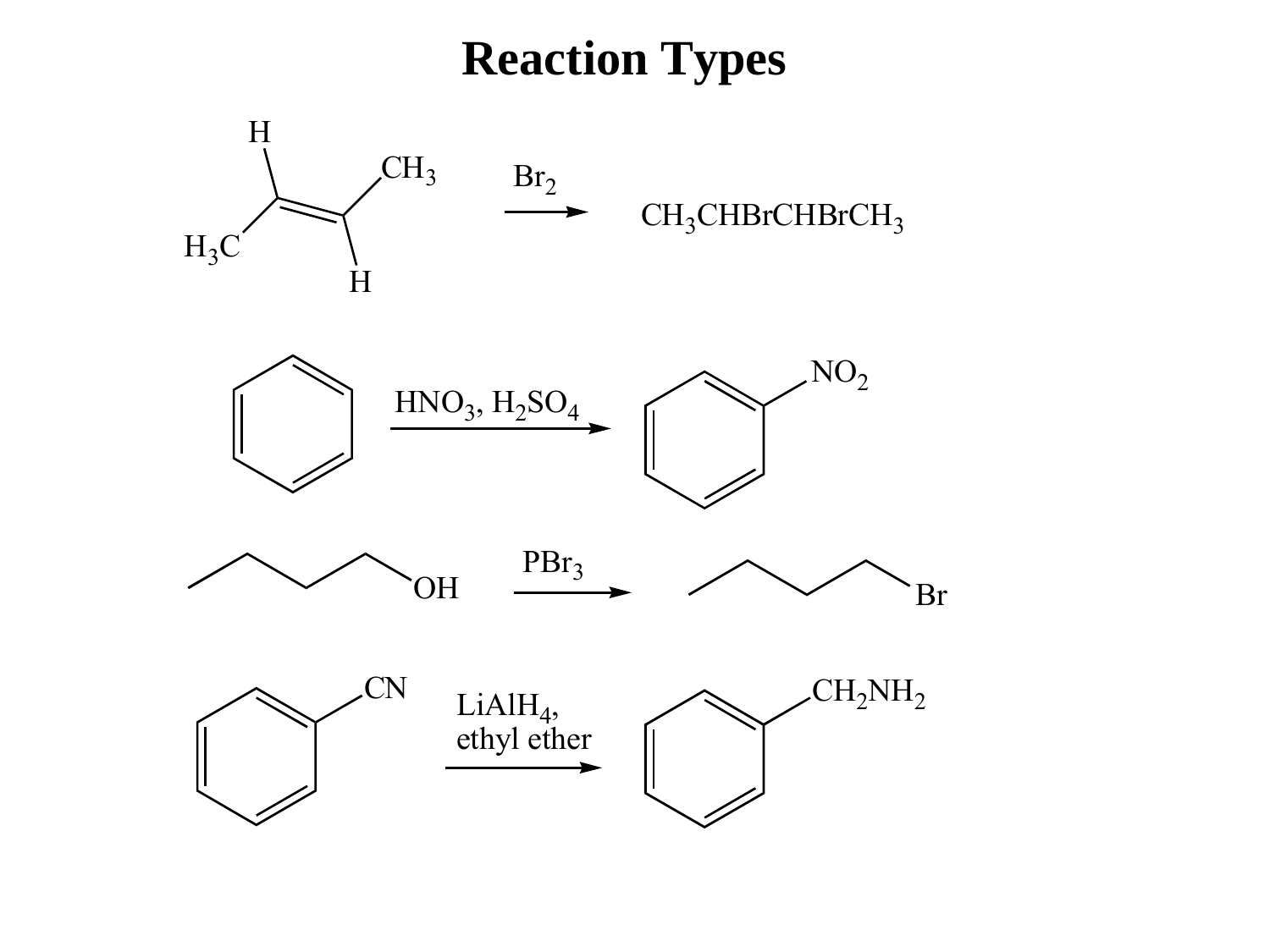#### **Enthalpy** -  $\Delta H$  ...

 $\Delta H^{\circ}$ <sub>r</sub> can be approximated by using...

Bond energies:  $\Delta H^{\circ}$ <sub>r</sub> =  $\Sigma$ (bonds broken) -  $\Sigma$  (bonds formed)

For example:

H  
\n
$$
\sum_{I}^{H} C = C \left( H + H - H \longrightarrow H_3C - CH_3 \right)
$$
\nH

$$
\Delta H^{\circ} = (C=C + H-H) - (2 \times C-H + C-C)
$$
  
= (611 + 437) - (2 \times 414 + 347)  
= -127 KJ/mol

Reactions in which the products have stronger than the reactants will tend to have…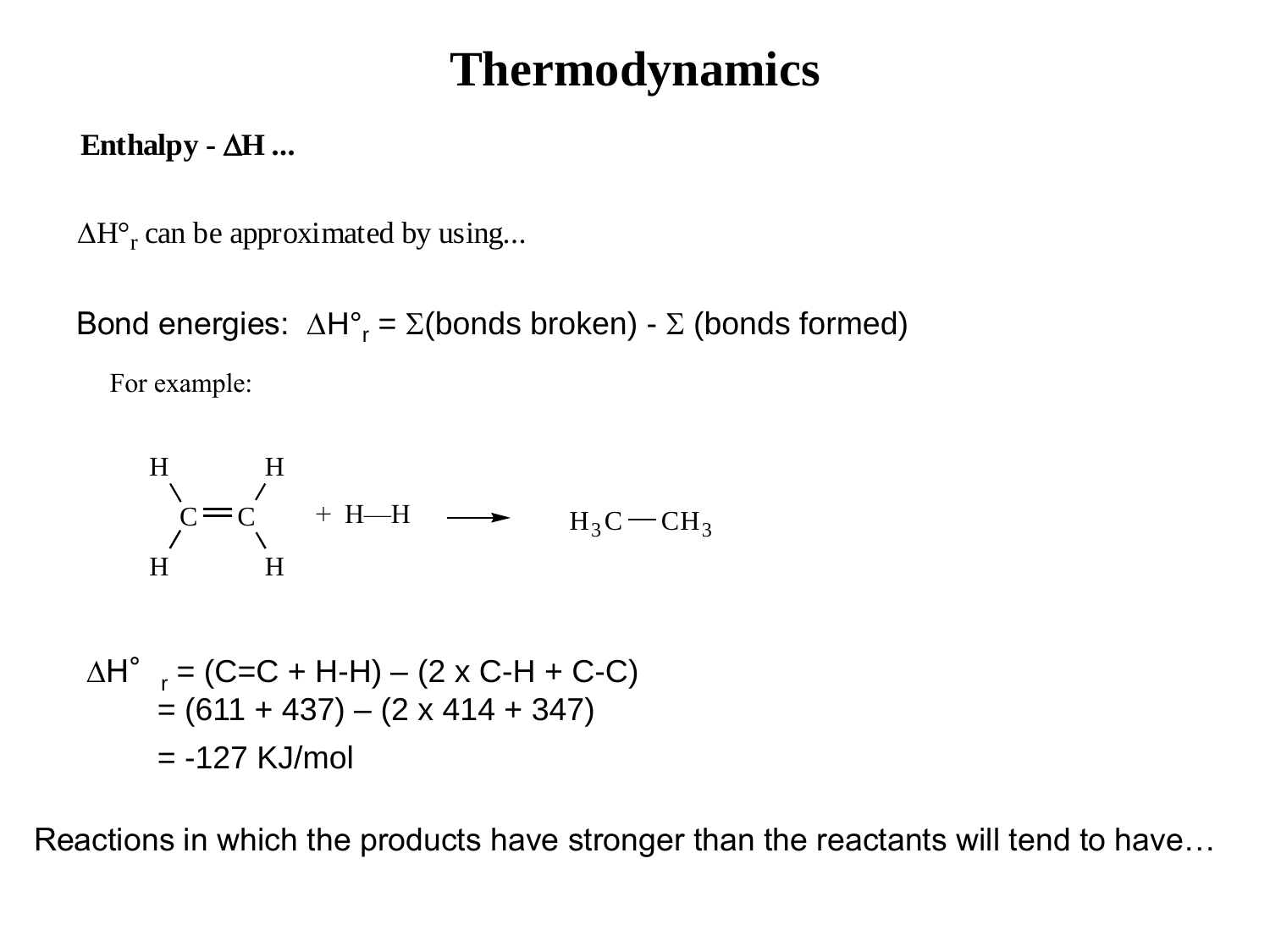Entropy -  $\Delta S$ 

•Entropy is a measure of... disorder.

•Gases have more disorder than liquids and solutions, liquids and solutions more disorder than solids.

•∆S°<sub>r</sub> is positive for processes that involve an increase in disorder and negative for processes that involve an increase in order:

 $H_2O(s) \longrightarrow H_2O(l)$ 

 $CH_3OH (l) + SOCl_2 (l) \longrightarrow CH_3Cl (g) + SO_2 (g) + HCl (g)$ 

H  
\n
$$
\begin{array}{ccc}\nH \\
C = C \\
H\n\end{array} + H - H \longrightarrow H_3C - CH_3
$$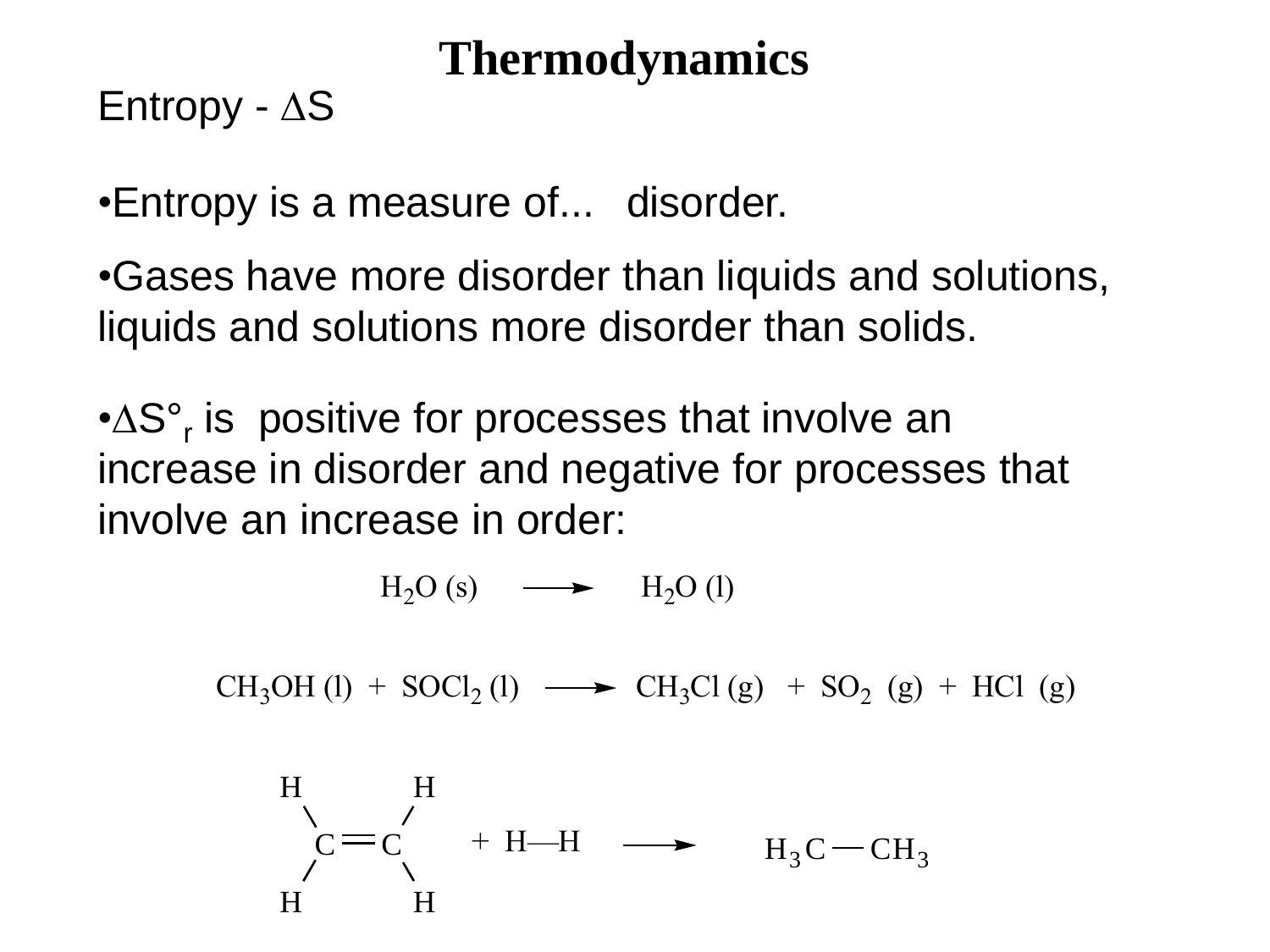#### •The Second Law of Thermodynamics: For any spontaneous process, the entropy of the universe will increase.

As applied to chemical reactions, for any product-favoured process, the entropy of the universe will increase.

The entropy of the universe is increased by:

- an increase in entropy within the reaction
- the release of heat from the reaction that increases the disorder of the surroundings
- So, product favoured reactions will prefer to have...  $\Delta H$   $\Delta S$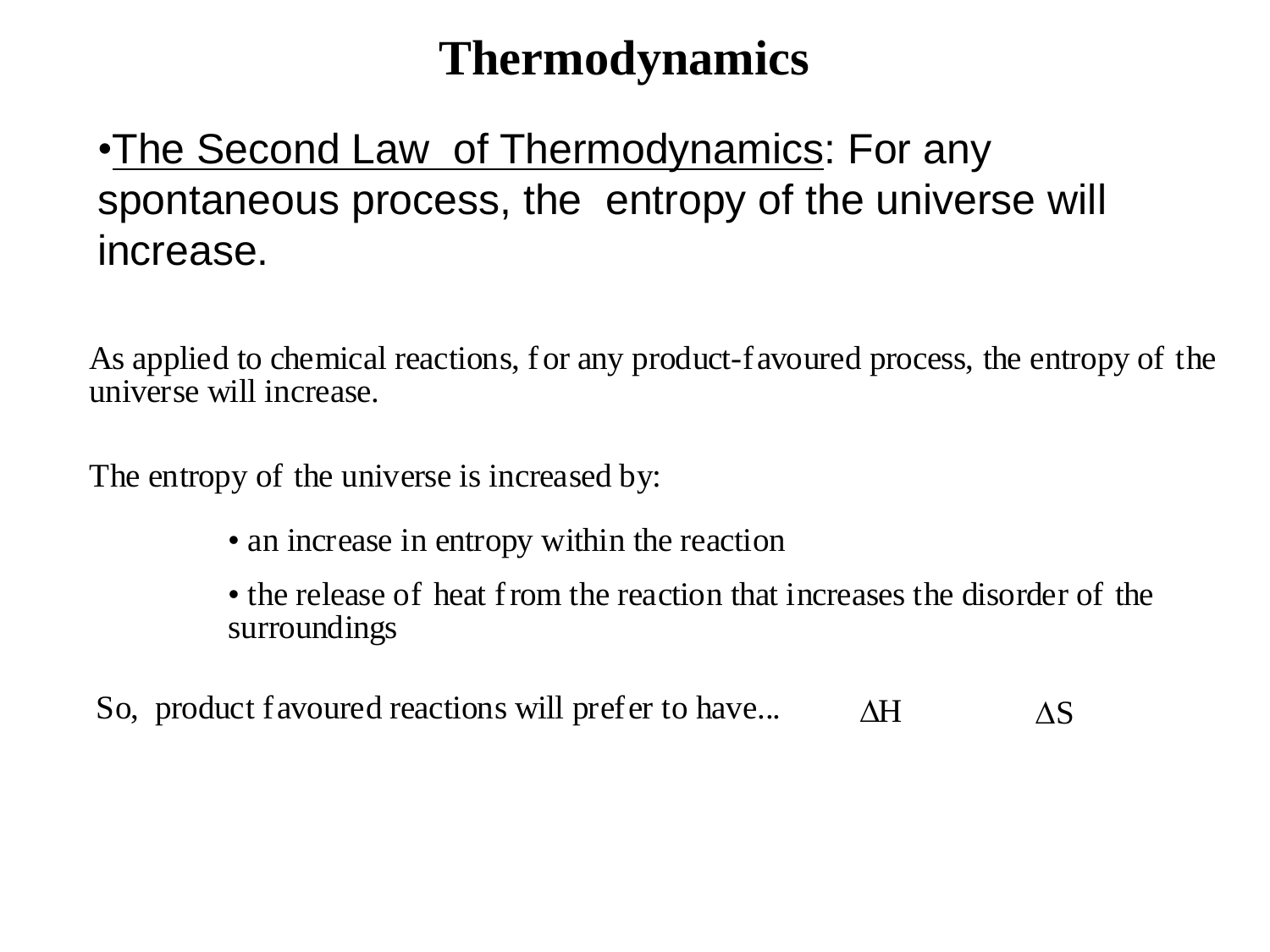So, product favoured reactions will prefer to have...  $\Delta H$   $\Delta S$ 

**This** is quantitated by Gibbs Free energy  $\sim \Delta G$   $\Delta G = \Delta H - T \Delta S$ 

Product-favoured reactions will have...  $\triangle G$ 



•Chemical reactions will tend to be product favoured when...

The bonds are stronger in the products than in the reactants  $\Delta H$ 

and

There are more product molecules than reactant molecules.  $\triangle S$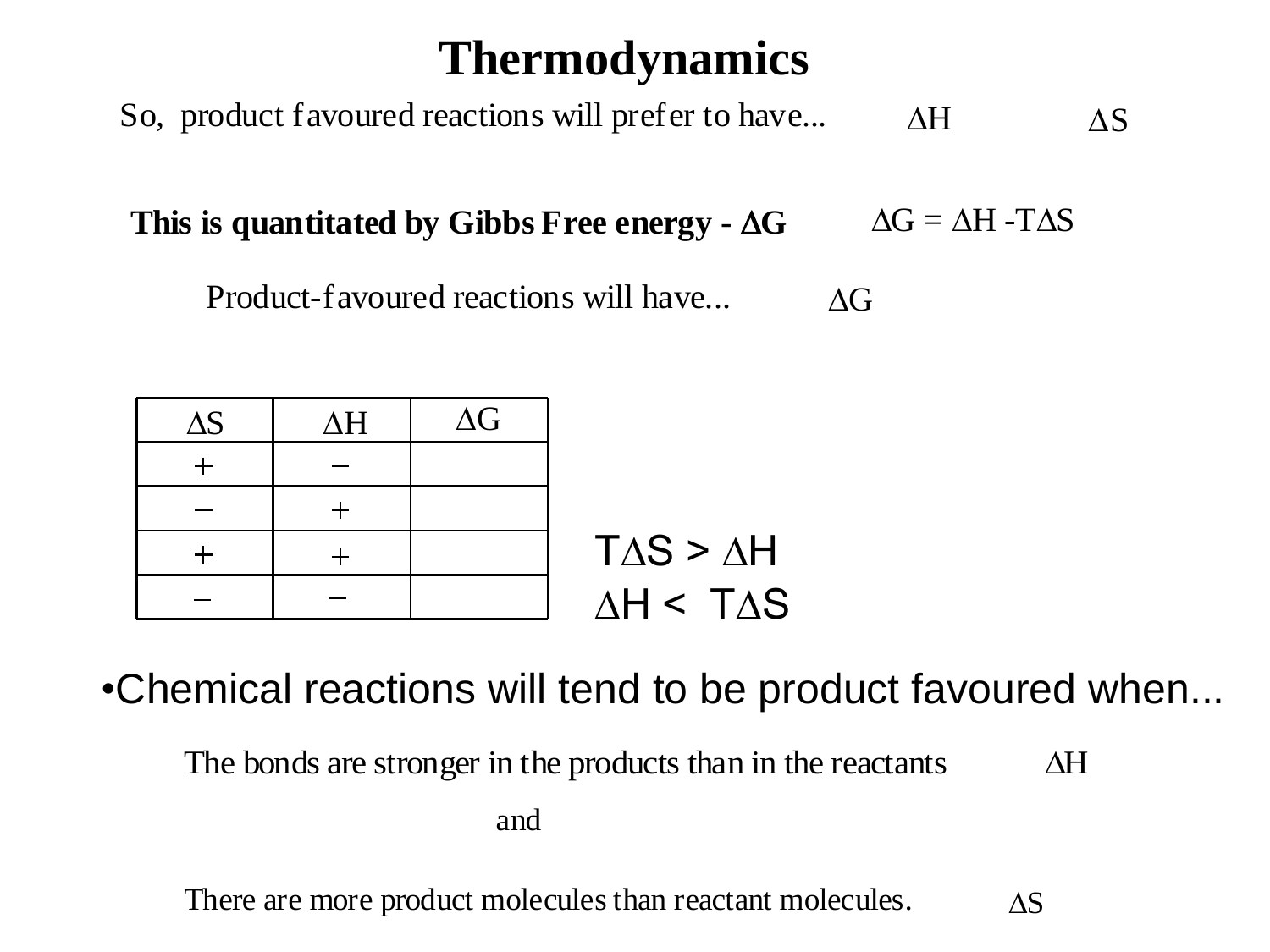A reaction Mechanism describes the series of steps that the reactants take to form the products.



Each step in a reaction mechanism is referred to as an elementary process.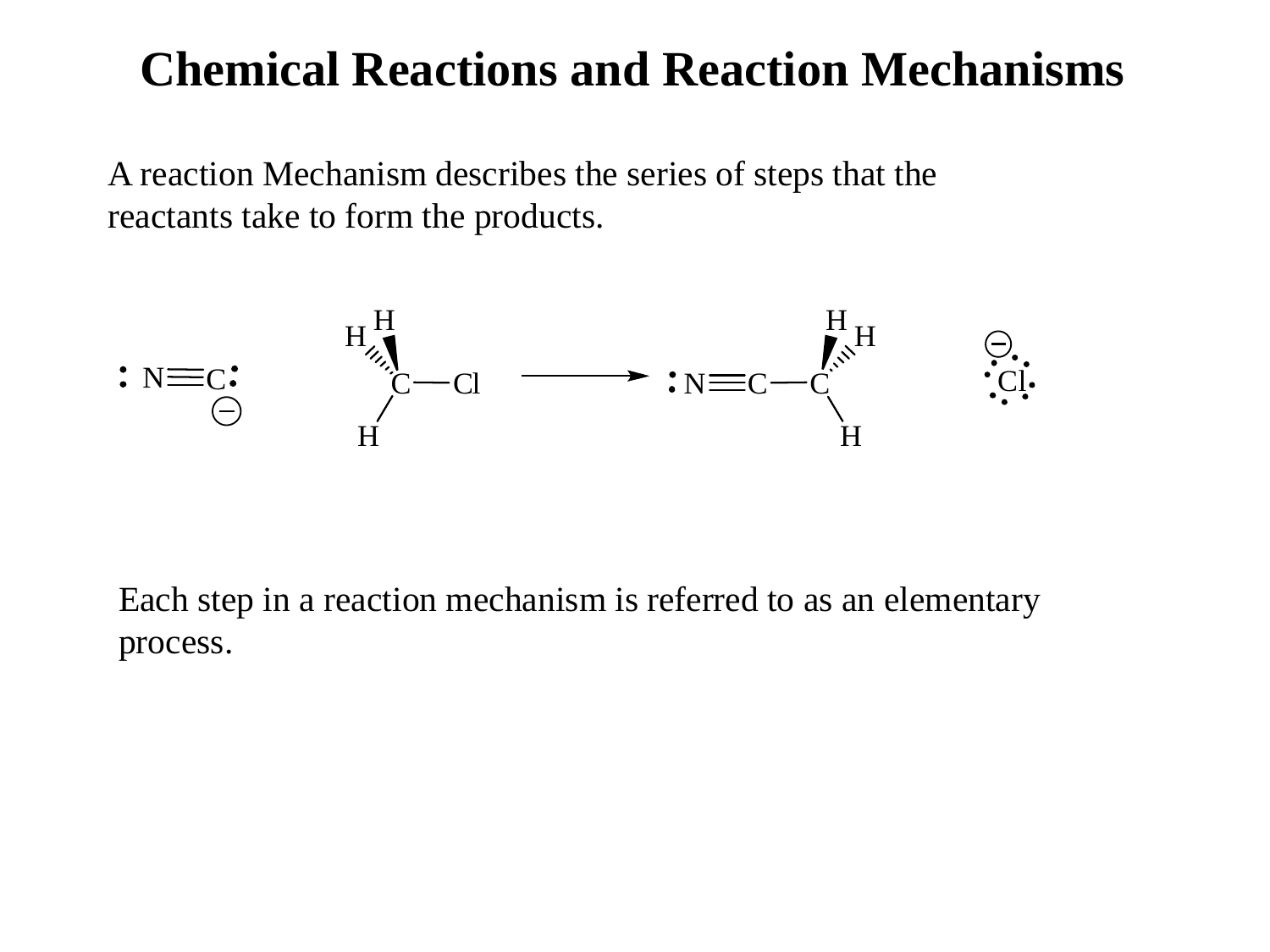•The following reaction constitutes three elementary processes:



•Reactions consist of one or more elementary processes. The overall reaction is the sum of the elementary processes and the collection of these elementary processes describe the *reaction mechanism*.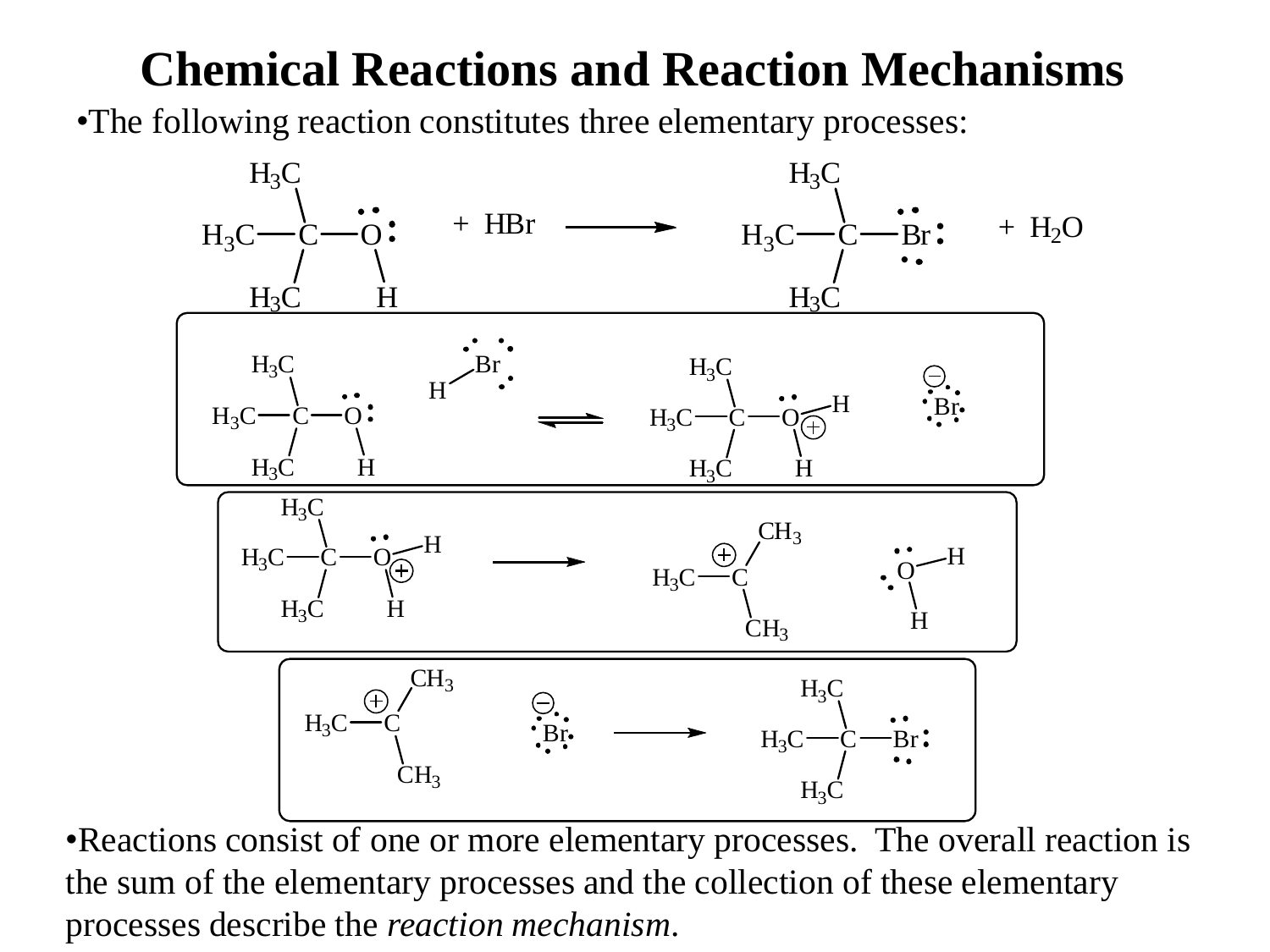•We can use a reaction profile diagram to follow the change in energy during an elementary process.





•The highest energy point on the reaction profile diagram occurs at the transition state for the reaction. A transition state is highly unstable and short lived and cannot be isolated or observed.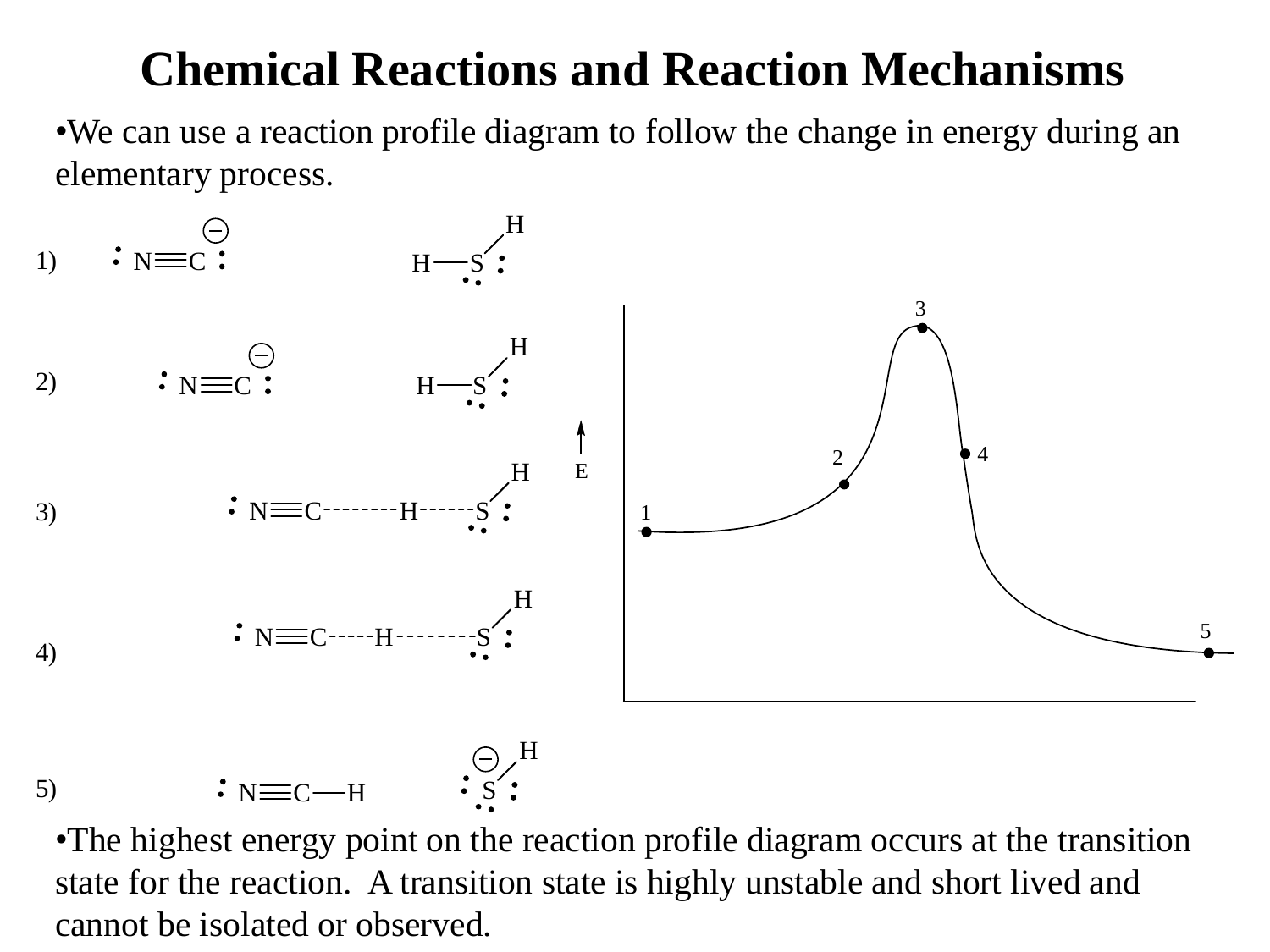•Each elementary process will have its own transition state but it is NOT shown in the reaction mechanism.

•In multi step mechanisms (i.e. more than one elementary process) there will be intermediates, the products of elementary processes. Intermediates are semi stable molecules or ions that can often be observed. For a spontaneous reaction, intermediates will never be more stable than the final product.

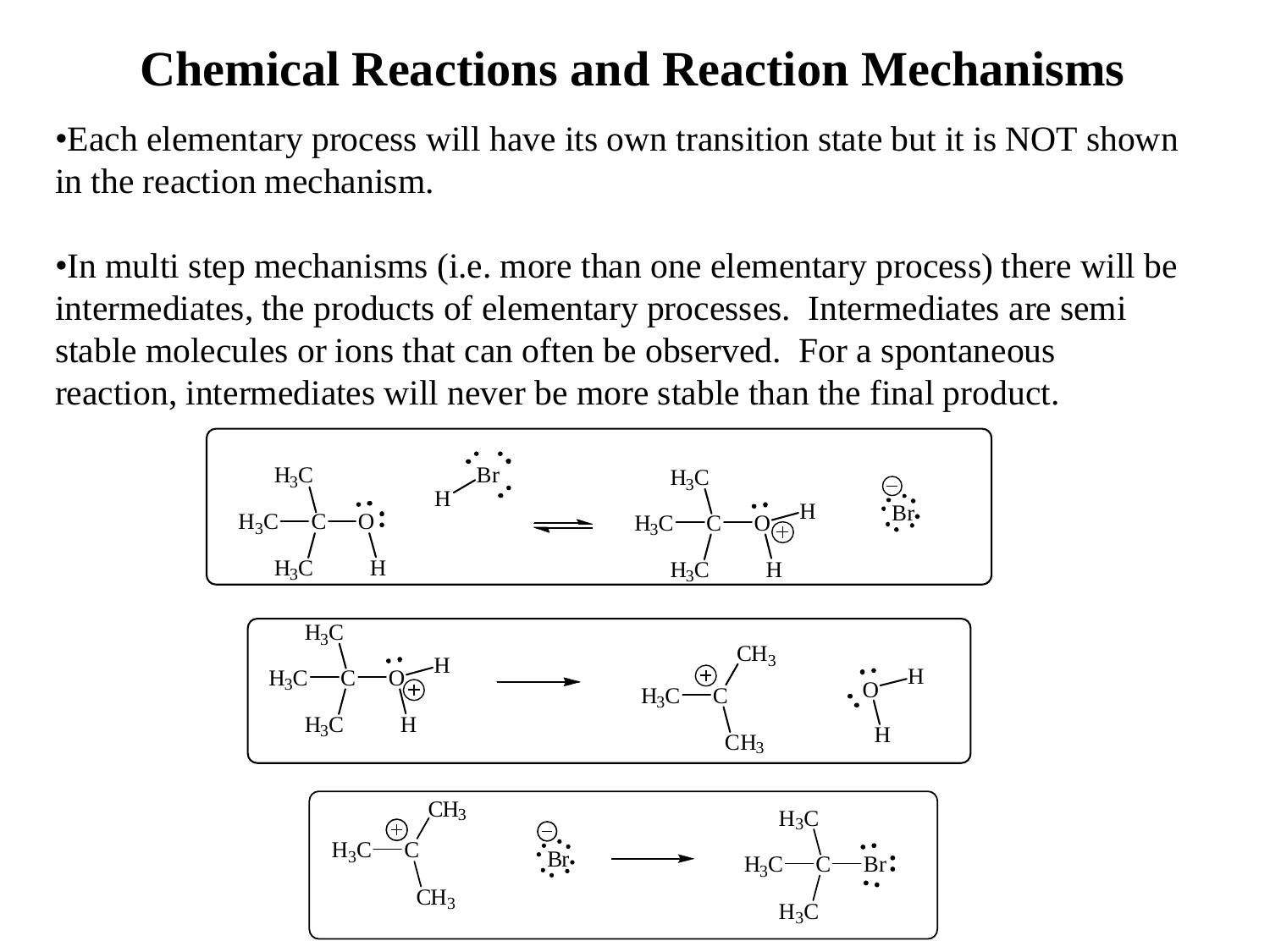•A catalyst is a species that increases the rate of reaction by providing an alternative mechanism. Catalysts are neither created nor consumed.

•In order to speed up the rate of reaction, a catalyst must speed up the rate determining step of the reaction. The rate determining step is the *slowest elementary process*.

•The rate determining step is the only step which affects the overall rate of the reaction – it is the 'bottleneck' of the reaction mechanism.



Which is the RDS?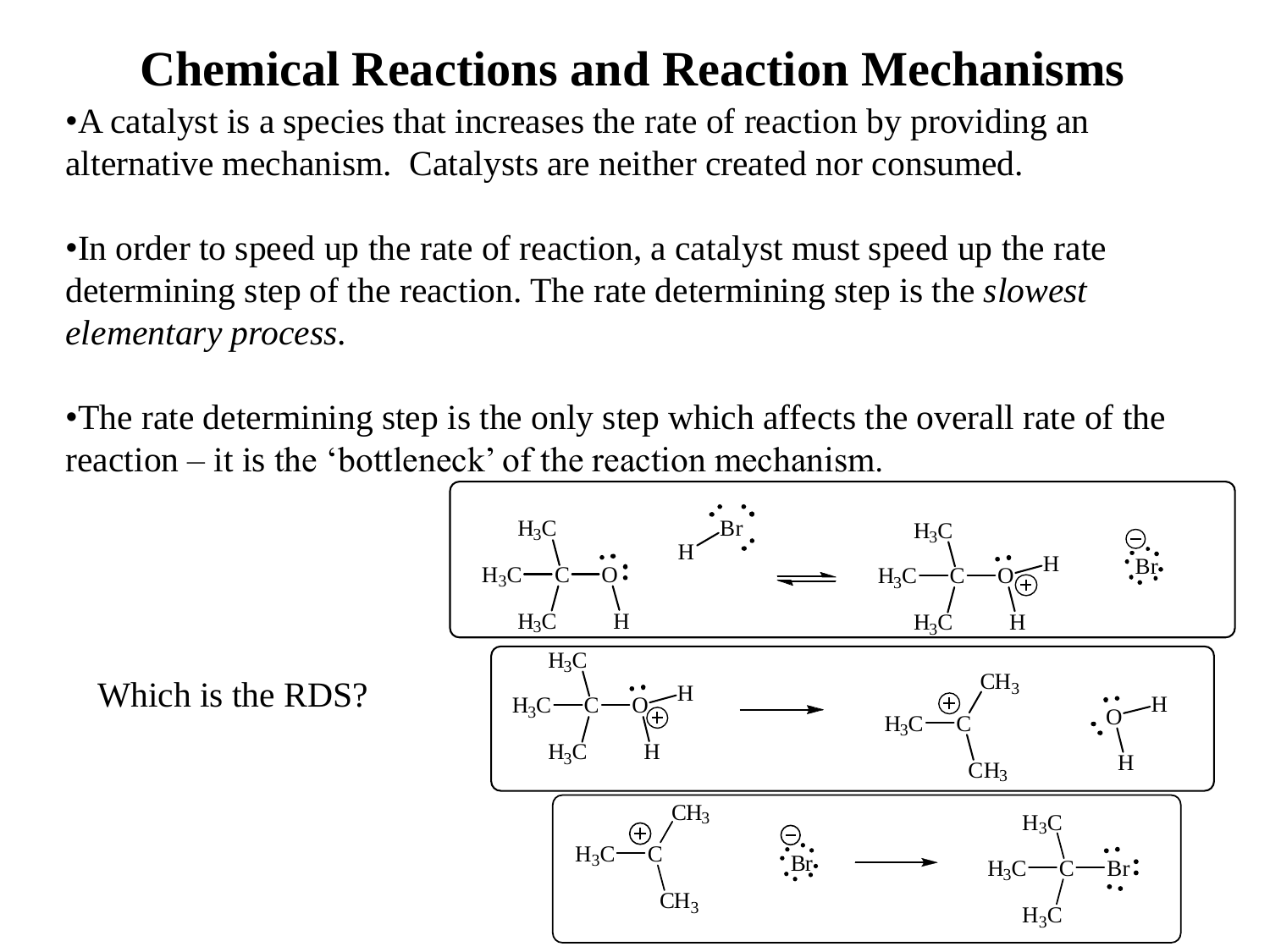## **Operational Species**

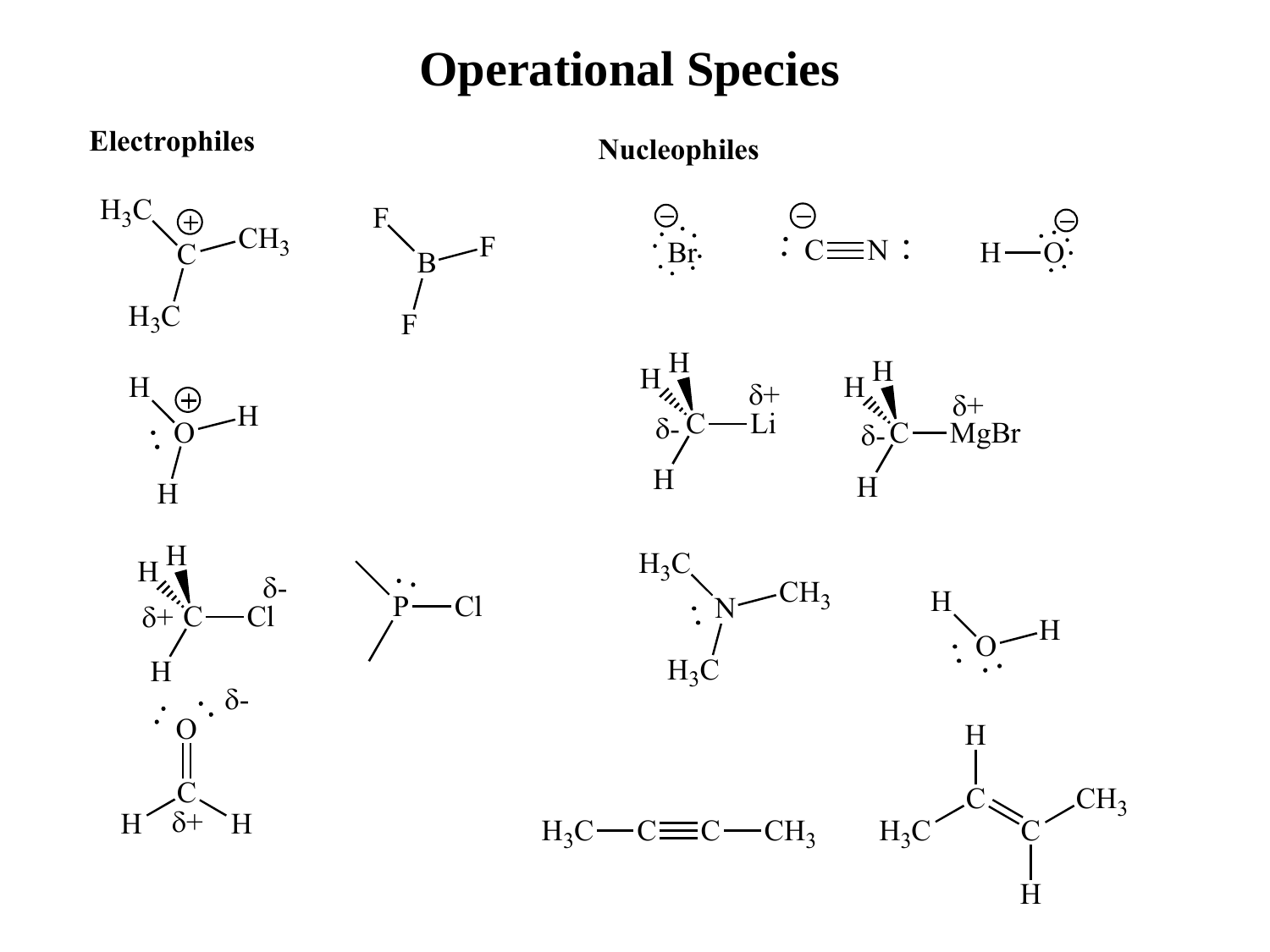## **Operational Species**

Common leaving groups:

| <b>Generic Molecule</b>           | <b>Leaving Group</b> | Conjugate Acid | pK <sub>a</sub> of Conjugate Acid |
|-----------------------------------|----------------------|----------------|-----------------------------------|
| $R-I$                             | $\mathbf I$ -        | HI             | $-11$                             |
| R-Br                              | $Br^-$               | <b>HBr</b>     | -9                                |
| R-Cl                              | $Cl -$               | <b>HCI</b>     | $-7$                              |
| R-OT <sub>s</sub>                 | TsO <sup>-</sup>     | <b>HOTs</b>    | -6                                |
| $R$ -OH <sub>2</sub> <sup>+</sup> | H <sub>2</sub> O     | $H_3O^+$       |                                   |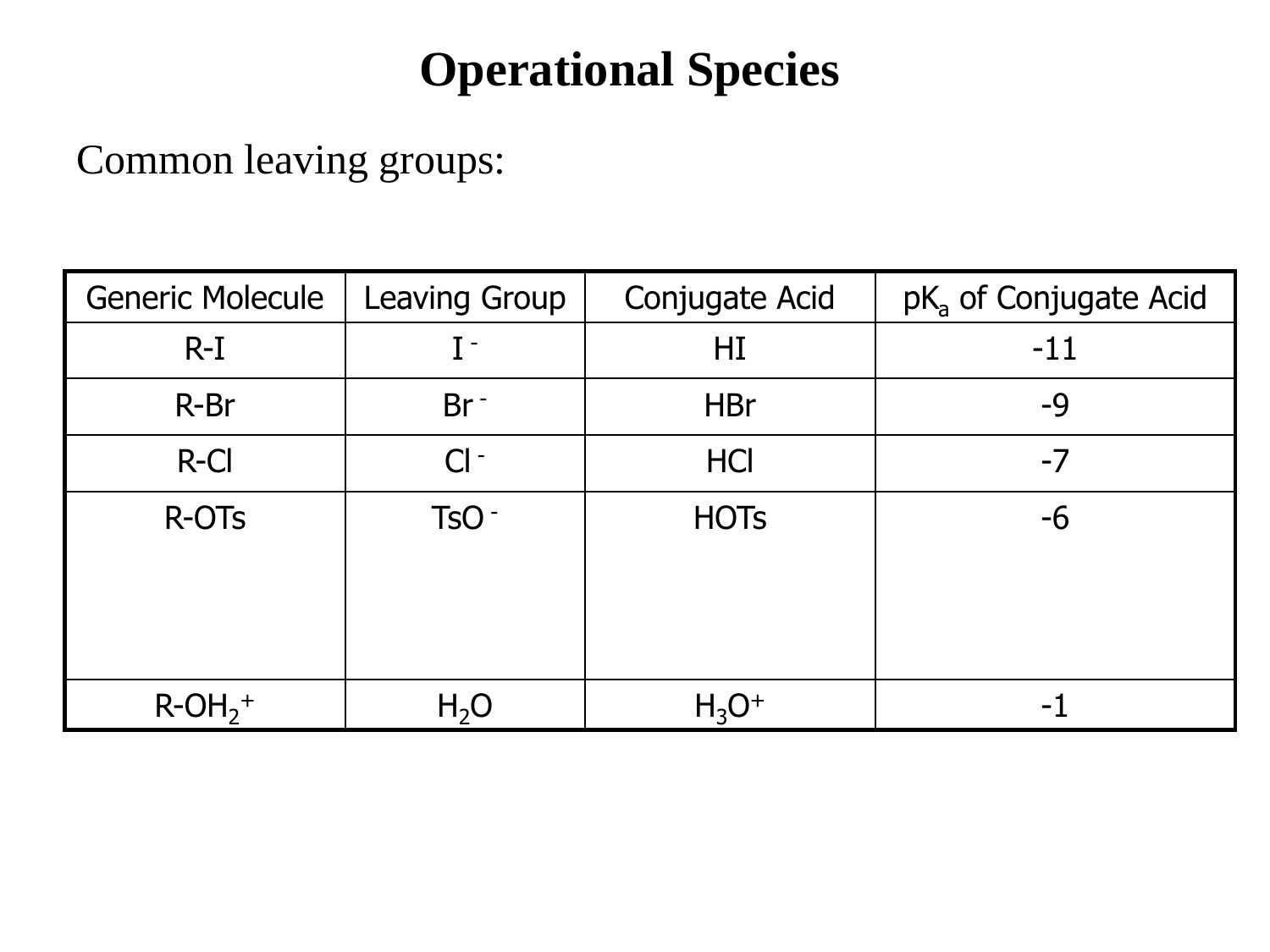**Acids & Bases**

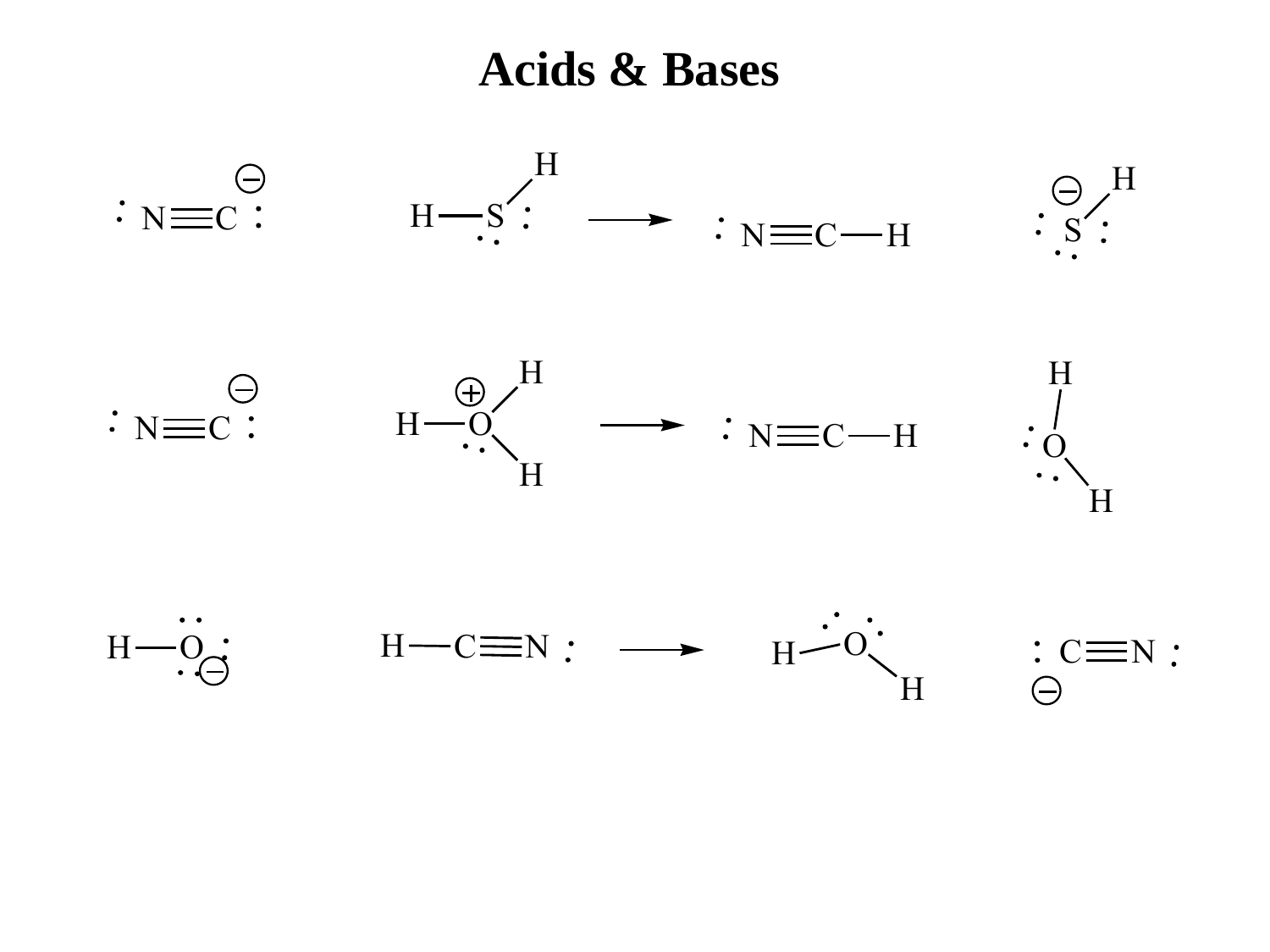## Some typical pKas.

| <b>Acid</b>       | Ka                    | pKa   |
|-------------------|-----------------------|-------|
| HClO <sub>4</sub> | $10^{10}$             | $-10$ |
| HF                | $7.2 \times 10^{-4}$  | 3.1   |
| $NH_4^+$          | $6.3 \times 10^{-10}$ | 9.2   |
| $H_2O$            | $2.0 \times 10^{-16}$ | 15.7  |
| $H_2$             | $10^{-35}$            | 35    |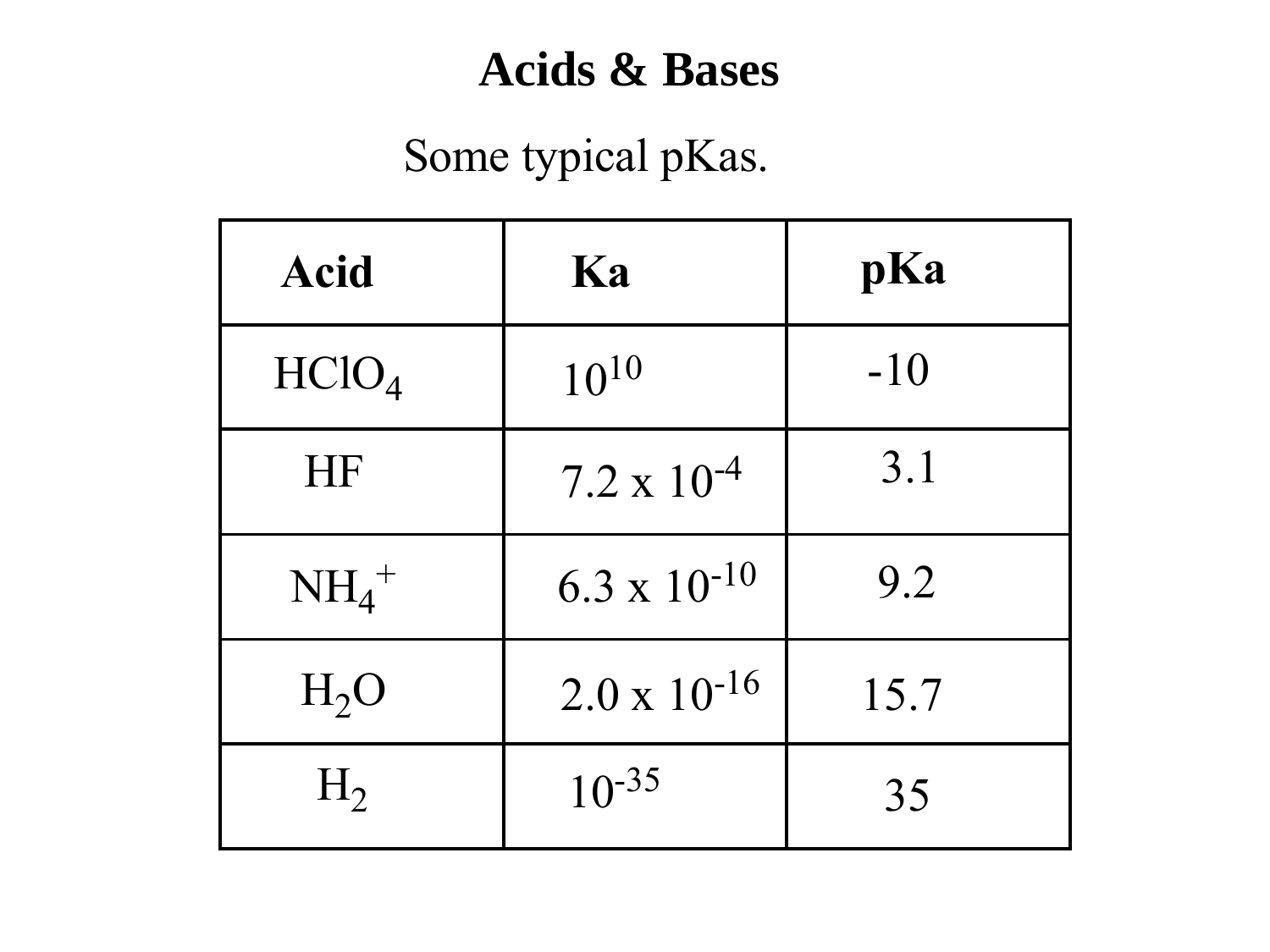•What does this mean for 'real life chemistry'?



•If you wanted this equilibrium to be product favoured, you would use a base…whose conjugate acid was weaker than phenol.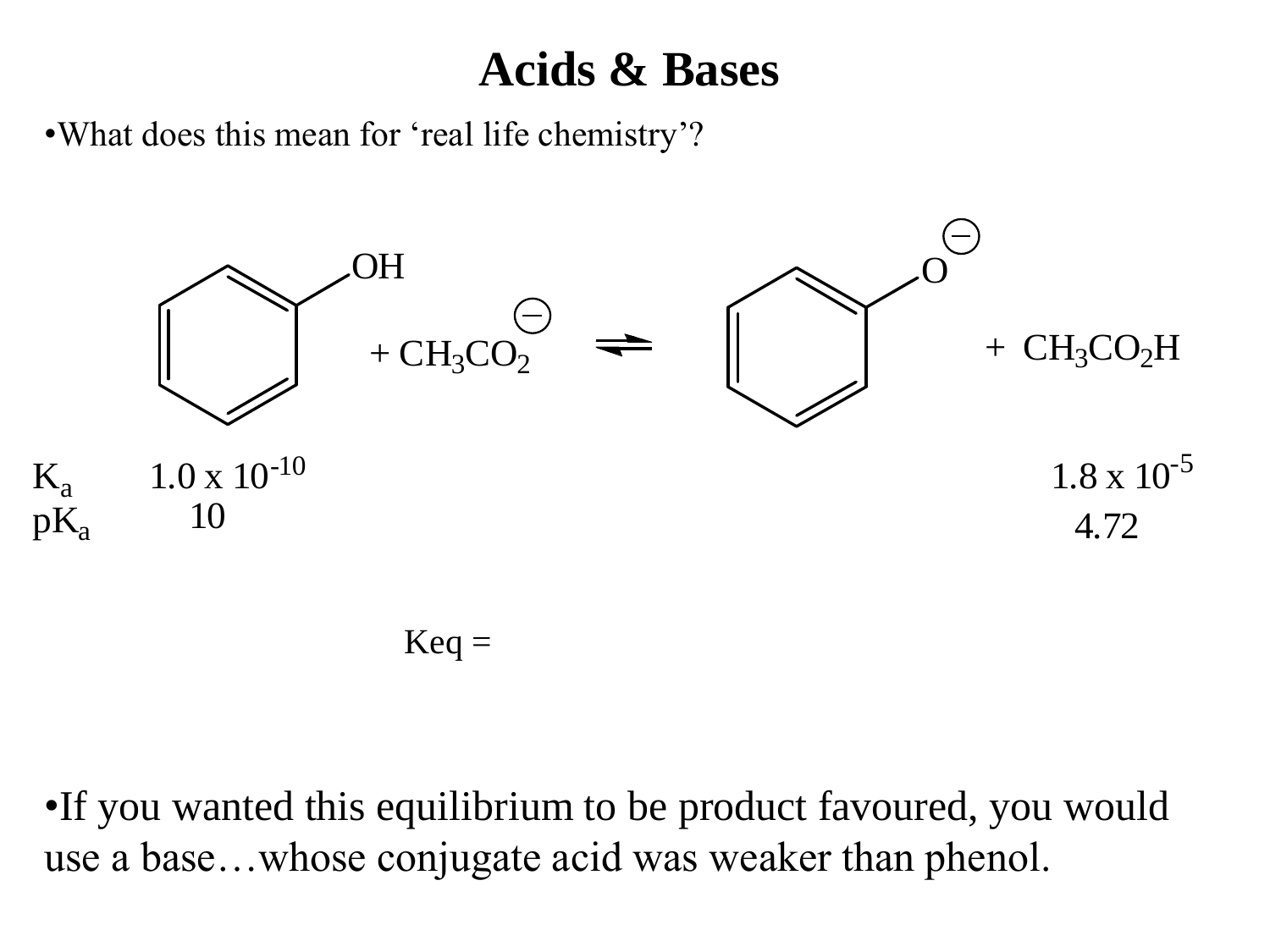| pKa            | Compound types                                                                                                                                                                   |
|----------------|----------------------------------------------------------------------------------------------------------------------------------------------------------------------------------|
| $-10$          | mineral acids: $H_2SO_4$ , HI, HBr, HCl, sulfonic acids $RSO_3H$                                                                                                                 |
| $\overline{0}$ | $H_3O^+$ , $H_3PO_4$                                                                                                                                                             |
| 5              | Carboxylic acids, HF, thiophenols $ArSH$ , HN <sub>3</sub>                                                                                                                       |
| 10             | Weak inorganic acids (H <sub>2</sub> S, HCN, NH <sub>4</sub> <sup>+</sup> , amine salts RNH <sub>3</sub> <sup>+</sup> , phenols ArOH,<br>thiols (RSH), aromatic amides $ArCONH2$ |
| 15             | $H_2O$ , alcohols ROH, amids RCONH <sub>2</sub> )                                                                                                                                |
| 20             | Ketones (the alpha proton $H\text{-}CH_2COR$ )                                                                                                                                   |
| 25             | Esters (the alpha proton H-CH <sub>2</sub> CO <sub>2</sub> R), alkynes RCCH, nitriles (H-CH <sub>2</sub> CN)                                                                     |
| 30             | Anilines ArNH <sub>2</sub>                                                                                                                                                       |
| 40             | Ammonia NH <sub>3</sub> , amines RNH <sub>2</sub> , benzylic protons ArCH <sub>3</sub>                                                                                           |
| 45             | Arenes ArH and alkenes $RCH=CH2$                                                                                                                                                 |
| 50             | Alkanes                                                                                                                                                                          |

Table 5.1 (page 144)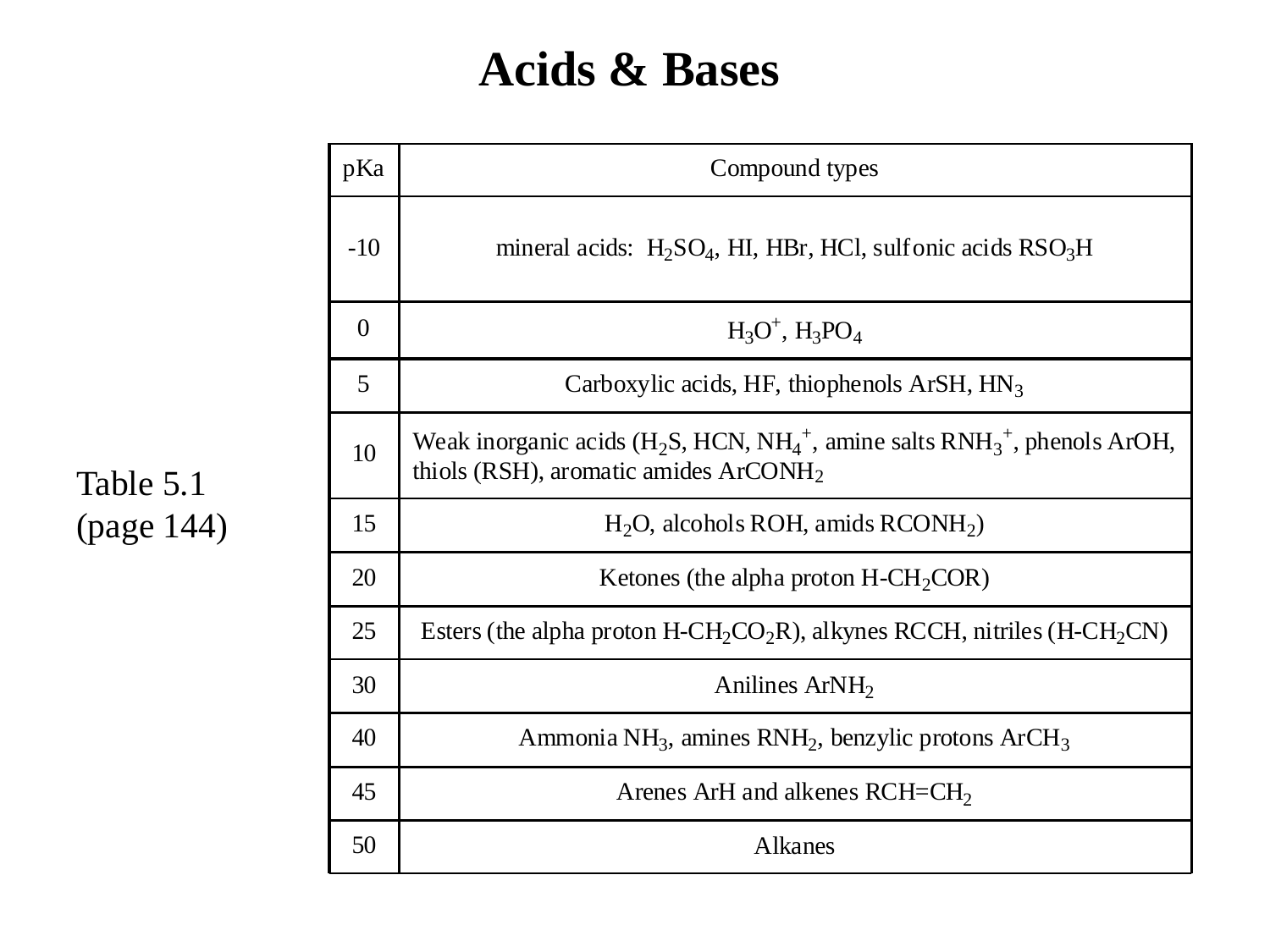#### **Trends in Acidity**

Across the period...

| <b>Acid</b>          | <b>Conjugate Base</b> | pKa  |
|----------------------|-----------------------|------|
| $H_3C$ – H           |                       | 45   |
| $H_2N$ — H           |                       | 36   |
| $HO$ —H              |                       | 15.7 |
| $F \rightarrow H$    |                       | 3.1  |
| <b>Down a group…</b> |                       |      |
| $HO-H$               |                       | 15.7 |

| $HS$ —H |  |
|---------|--|
|         |  |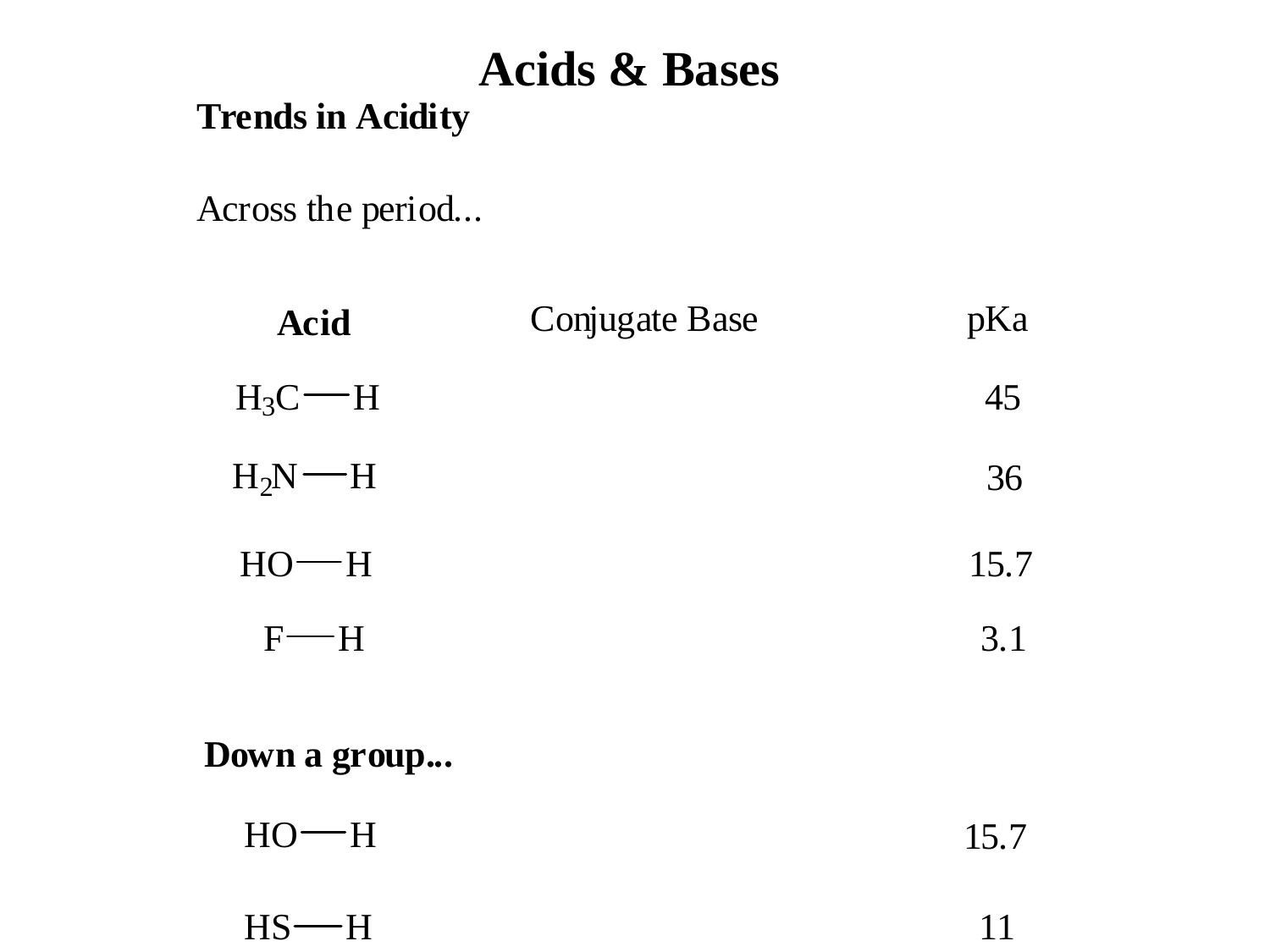#### **Hybridization**

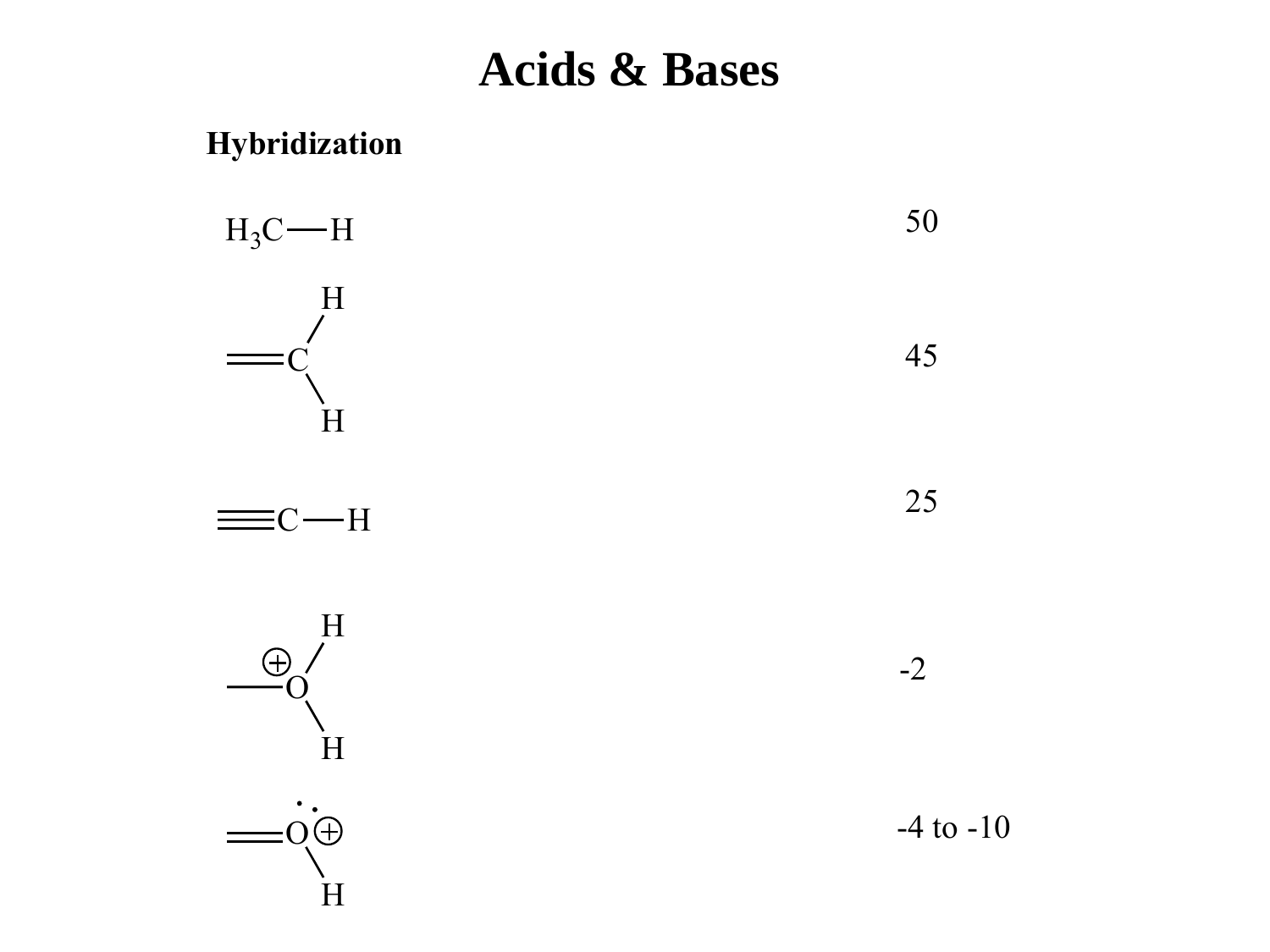$pK_a$ **Resonance...** 17  $H_3CH_2C$ H O 5  $O-H$  $\ddot{\bullet}$ O H 10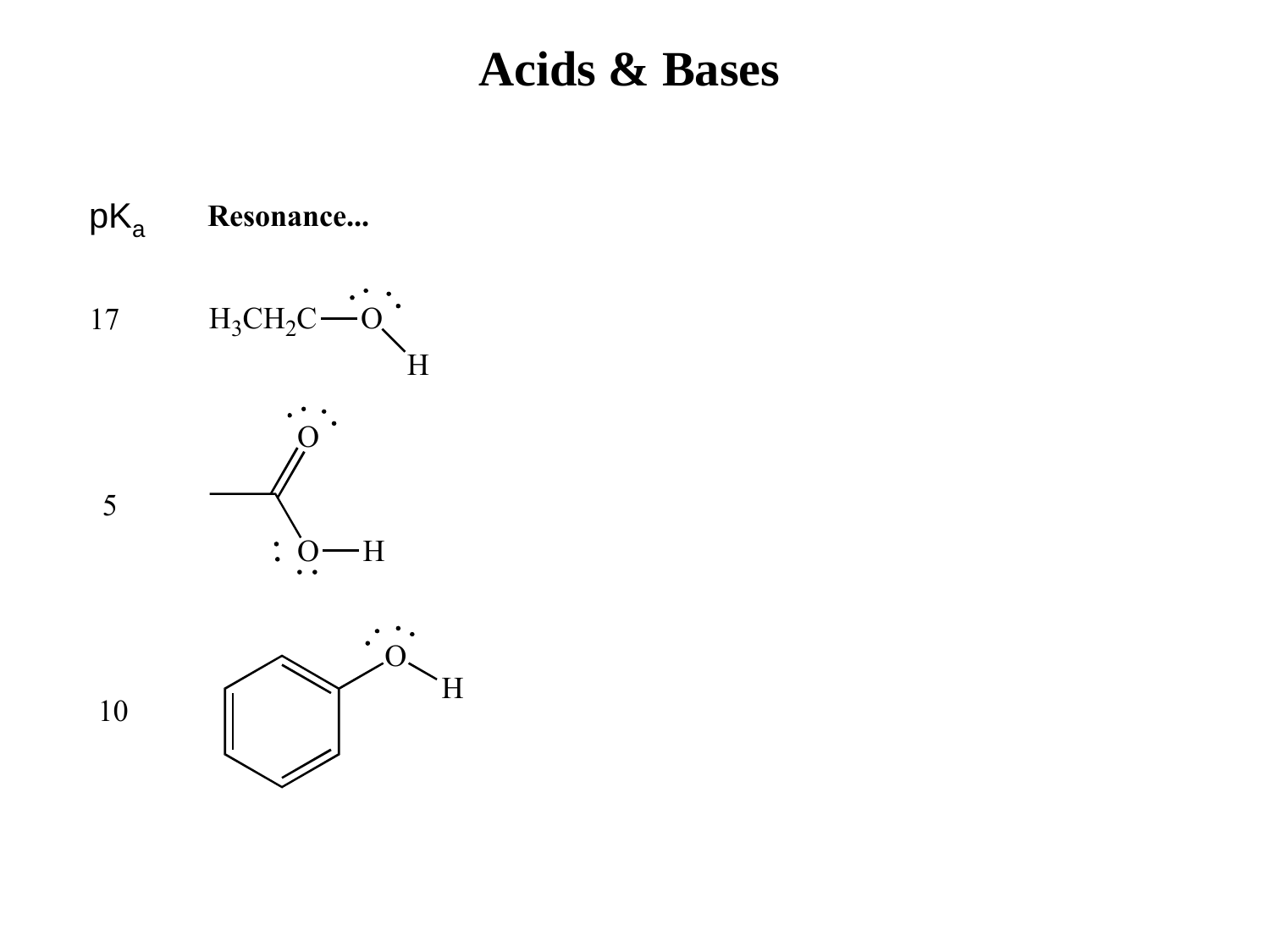Resonance effects greatly enhance the acidity of "activated" C—H bonds...





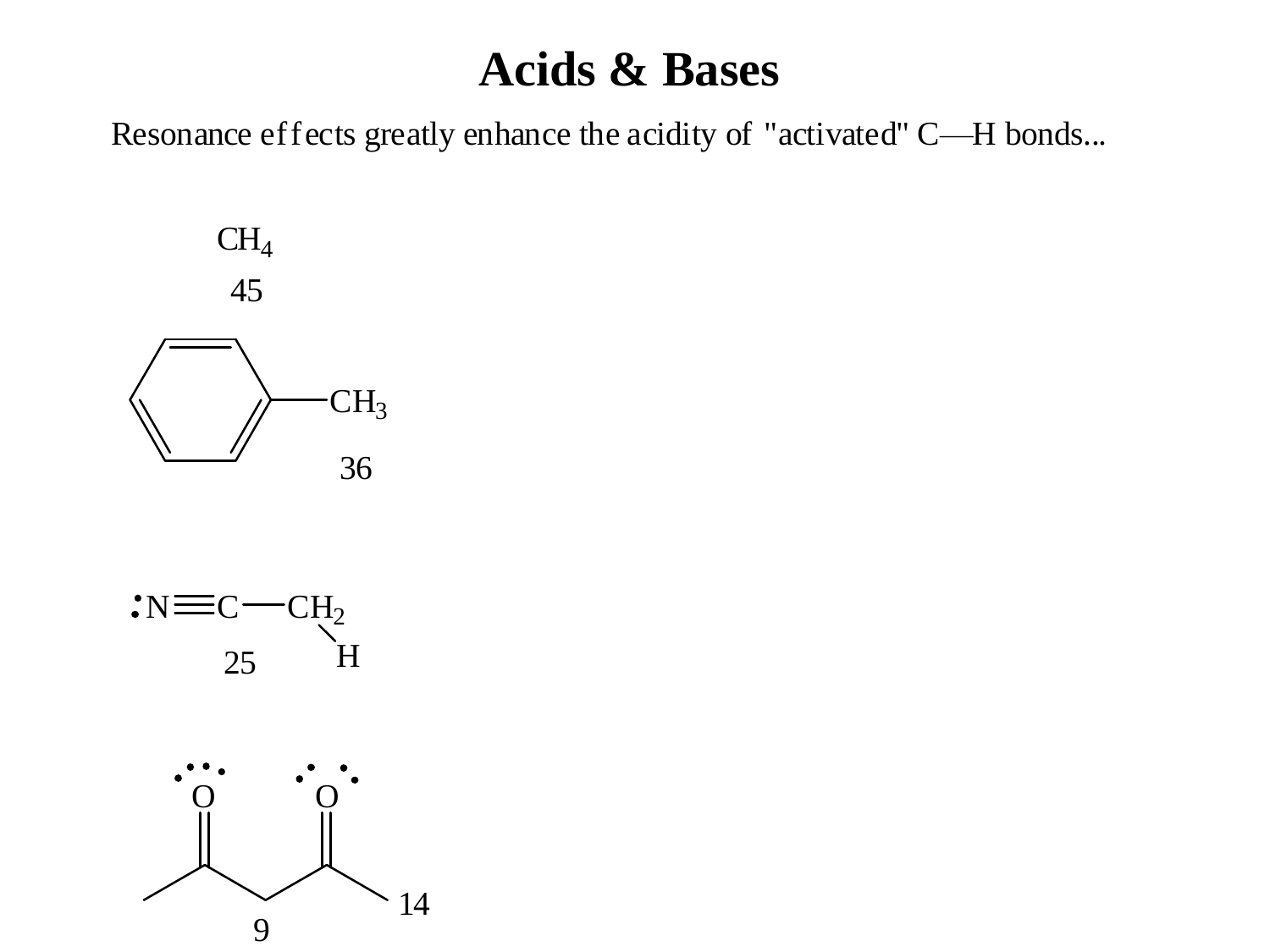#### **Inductive and Field effects**